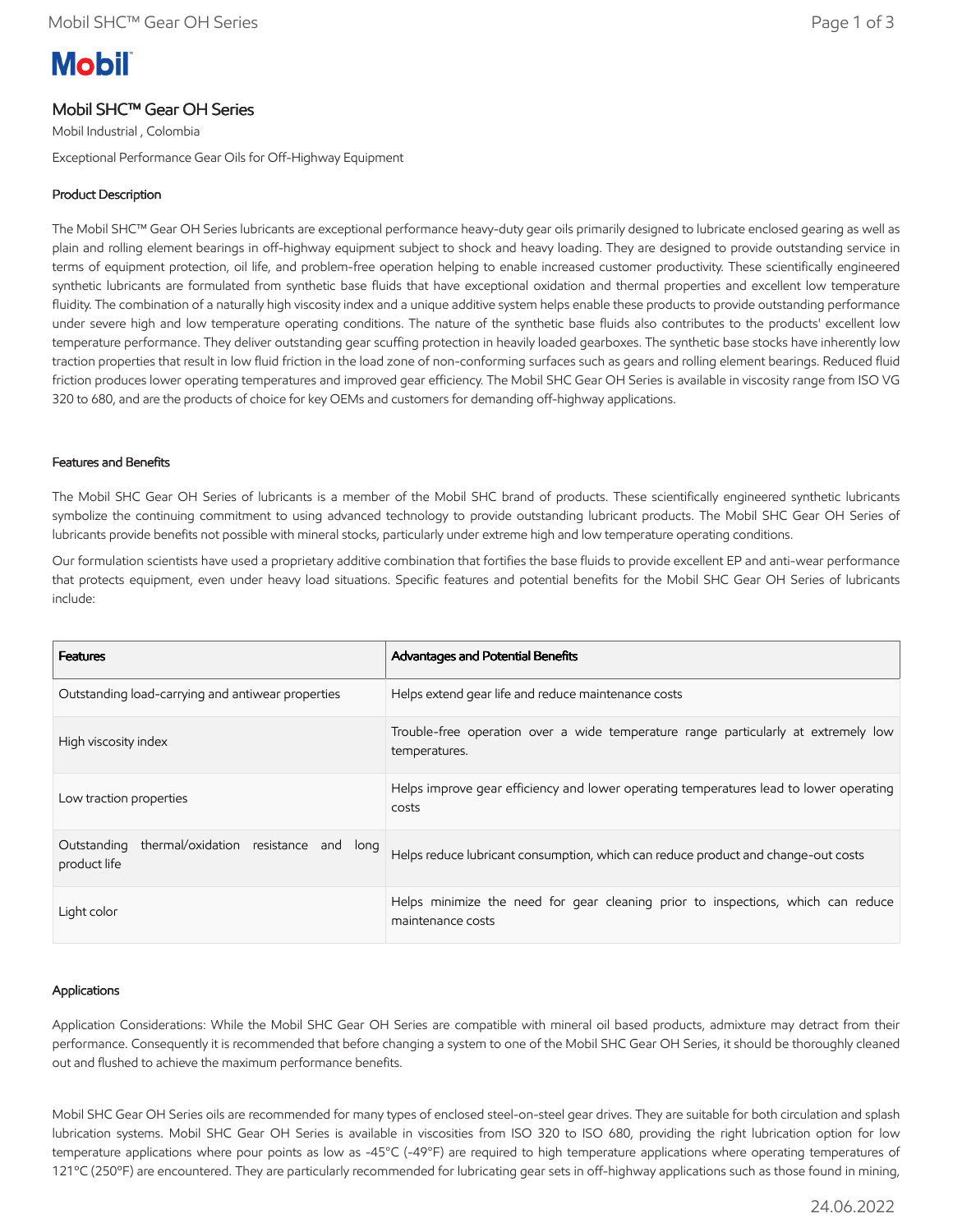#### Specifications and Approvals

| This product has the following approvals: | 680 |
|-------------------------------------------|-----|
| GE OHV D50E35A/B/C/D/E                    |     |

#### Properties and Specifications

| Property                                                          | 320 | 460                 | 680              |
|-------------------------------------------------------------------|-----|---------------------|------------------|
| Grade                                                             |     | <b>ISO 460</b>      | <b>ISO 680</b>   |
| ASTM Color, ASTM D1500                                            |     | L <sub>0.5</sub>    | L <sub>0.5</sub> |
| Brookfield Viscosity @ -28.9 C, mPa.s, ASTM D2983                 |     | 110000              | 170000           |
| Copper Strip Corrosion, 3 h, 100 C, Rating, ASTM D130             |     | 1B                  | 1B               |
| Density @ 15.6 C, kg/l, ASTM D4052                                |     | 0.86                | 0.86             |
| FZG Scuffing, Fail Load Stage, A/8.3/90, ISO 14635-1(mod)         |     | $>13$               | $>13$            |
| Flash Point, Cleveland Open Cup, °C, ASTM D92                     |     | 233                 | 233              |
| Foam, Sequence I, Stability, ml, ASTM D892                        |     | $\mathbf 0$         | 0                |
| Foam, Sequence I, Tendency, ml, ASTM D892                         |     | $\mathsf{O}\xspace$ | 0                |
| Foam, Sequence II, Stability, ml, ASTM D892                       |     | $\mathbf 0$         | 0                |
| Foam, Sequence II, Tendency, ml, ASTM D892                        |     | $\mathsf{O}\xspace$ | 0                |
| Foam, Sequence III, Stability, ml, ASTM D892                      |     | $\mathsf{O}\xspace$ | $\mathbf 0$      |
| Foam, Sequence III, Tendency, ml, ASTM D892                       |     | $\mathsf{O}\xspace$ | $\mathbf 0$      |
| Four-Ball Extreme Pressure Test, Load Wear Index, kgf, ASTM D2783 |     | 62                  | 62               |
| Four-Ball Extreme Pressure Test, Weld Load, kgf, ASTM D2783       |     | 250                 | 250              |
| Kinematic Viscosity @ 100 C, mm2/s, ASTM D445                     |     | 54.9                | 76.1             |
| Kinematic Viscosity @ 40 C, mm2/s, ASTM D445                      |     | 460                 | 680              |
| Pour Point, °C, ASTM D5950                                        |     | $-42$               | $-39$            |
| Rust Characteristics, Procedure B, ASTM D665                      |     | PASS                | PASS             |
| Total Acid Number, mgKOH/g, ASTM D664                             |     | 0.6                 | 0.6              |
| Viscosity Index, ASTM D2270                                       |     | 186                 | 193              |